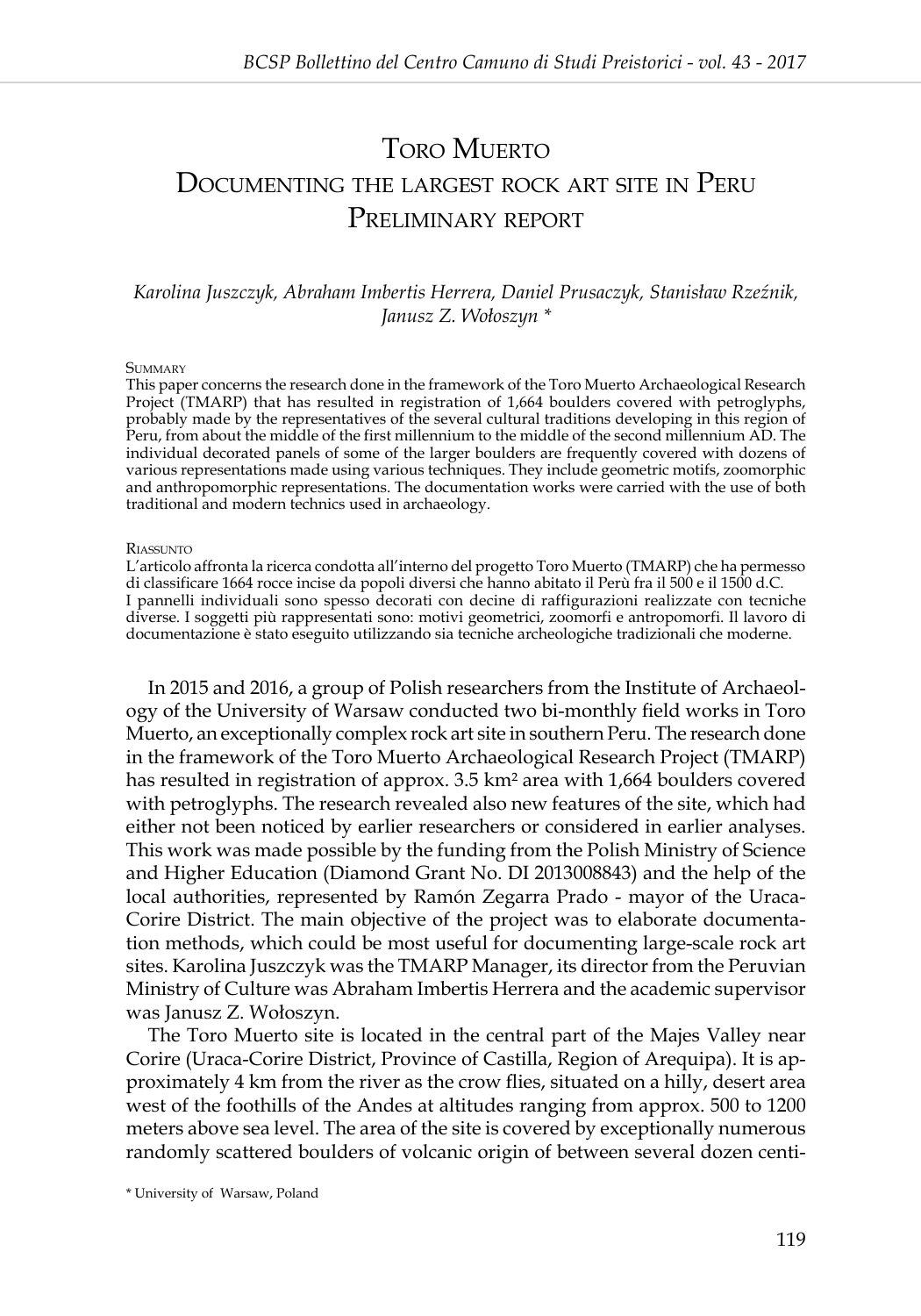metres and several metres in size. Most of them, estimated by earlier researchers at approx. 5000 (Linares Málaga 2005), are decorated with petroglyphs of various subjects, probably made by the representatives of the several cultural traditions developing in this region of Peru, from about the middle of the first millennium to the middle of the second millennium  $AD^1$ . The individual panels (decorated rock faces) of some of the larger boulders are frequently covered with dozens of various representations made using various techniques. They include geometric motifs, zoomorphic and anthropomorphic representations, as well as probable images of plants or heavenly bodies. Taking into account the very number of the petroglyphs, as well as the size of the site, Toro Muerto is considered to be the largest concentration of rock art in Peru (GUFFROY 1999, p.77), and possibly also in the whole of South America.

# History of research

Toro Muerto, well known to the local population since at least the first half of the 18th century (unfortunately, mainly as an easily available source of building materials), was discovered for science as late as in 1951. Its first researcher was the outstanding Peruvian archaeologist from Arequipa, Eloy Linares Málaga, who completed his doctorate and published numerous papers and books on the Toro Muerto rock art (Linares Málaga 1960, 1967, 1968, 1974, 1990, 1993, 2005, 2013). The site itself and its surroundings in the 1950s and 1960s were also visited, photographically documented and studied by foreign scholars, representatives of German and French scientific missions, including Hans Dietrich Disselhoff, Hans Horkheimer and Henry Reichlen. In the 1980s, important documentary work at Toro Muerto was done by one of the most outstanding rock art researchers of those times, the Cuban archaeologist Antonio Núñez Jiménez (1986a, 1986b). Unfortunately, his photographs and drawings of hundreds of petroglyphs significantly differ from current standards (e.g. most of the drawings are lacking scales, furthermore, the drawings were done on the basis of photographs). At the International Rock Art Congress, which Antonio Núñez Jiménez organized in Havana in 1986, he promoted Toro Muerto as the biggest repository of rock art in the world, arguing that to be professionally protected it should be inscribed on the UNESCO List of World Heritage Sites. Unfortunately, this postulate, despite being raised several times on various occasions also by other scholars (like Federico Kauffmann Doig in 2011), has, so far, not come to fruition.

The general plan of the site was elaborated in 1998, using the methods available at that time, as a result of the work of National Institute of Culture of Peru – Arequipa Branch (INCA). This project encompassed a significant proportion

<sup>1</sup> Current research (e.g. Linares 2005) suggests that rock art at Toro Muerto was created over a period of approx. 800 years by the representatives of at least three different cultural traditions: Wari (approx. 800–1200 C.E.), Chuquib-<br>amba (approx. 1000–1400 C.E.) and Inca (from approximately the second half of the 15<sup>th</sup> century to mann 2006) and even at the Toro Muerto site itself and in its immediate vicinity. Symbolic sphere of these cultures is mainly studied through analysing fabrics and pottery, whereas rock art is decidedly less researched. Stylistically and thematically, the petroglyphs in Toro Muerto show certain similarities to the iconography (in other media then rock art) of the cultures mentioned above. Some images in the Toro Muerto rock art however are unique and have no correspondences. In the 1960s, some materials from cemeteries located in the vicinity of the site were dated by C-14 analysis (Andes 1994; Linares 2005, p. 16), so they can be used as a reference point for chronology of the complex.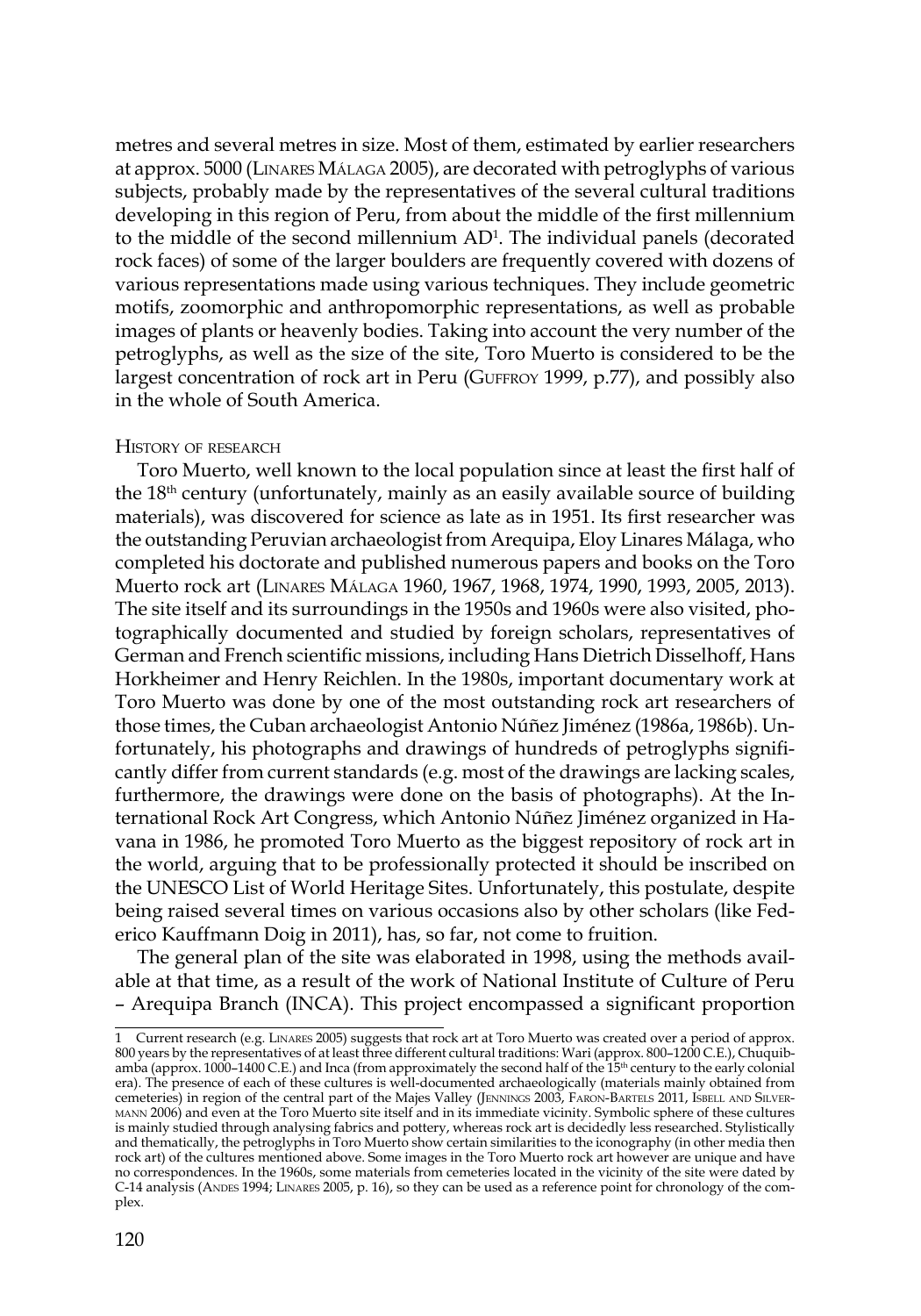of the area of Toro Muerto, while a large proportion of the boulders (approx. 2000) received inventory numbers. At the beginning of XXI century, the site was further studied: first by Maarten van Hoek (2003, 2005), a member of the Scandinavian Society for Prehistoric Art, who focused on the interpretation of selected motifs of the petroglyphs and the techniques of their production; and then by Daria Rosińska from the University of Wrocław and Luis Héctor Rodríguez Díaz (2008, 2016), who, in turn, focused on the cultural landscape of the site distinguishing such features like residential sector of the site, a cemetery, a resting place known as *pascana* and traces of irrigation channels (Rosińska and Díaz 2008, Rosińska 2016). Toro Muerto is today listed as an important site in catalogues on Peruvian rock art (Núñez 1986a, 1986b; Ravines 1986; Guffroy 1999; Hostnig 2003).

Despite all of the research endeavours, which surely provided numerous important data, and the fact that Toro Muerto is one of the largest rock art complexes in South America, it is truly surprising how scarce is scientific literature devoted to this site. Comprehensive documentation of the site has never been done, its dating is uncertain, and the questions why the place was chosen to produce there rock art and why the petroglyphs have been created there for so long time are still unresolved. Only general hypotheses have been proposed that this was a "cult site" or "ceremonial pilgrimage centre" associated with the "fertility magic - to assure an abundance of the plants and animals".

Today Toro Muerto is subject to the legal protection of the state. Official protection provided by the Peruvian Ministry of Culture is however hardly sufficient as there is only one permanent guard (with an all-terrain vehicle) whose possibility to monitor the situation at the site is certainly limited. As a result, rock art in Toro Muerto is continuously being subject to natural and anthropogenic destruction, which has been noted by leading Peruvian and foreign researchers. These factors convinced us that there is an urgent need to take up a project encompassing the full and modern documentation of this site, including the surrounding cultural landscape. We hope it will also help to see how the site is changing, and, as a consequence, will help in developing management strategies concerning conservation (through analyses of weathering of the rocks and the use of the site for cultivation and irrigation processes) and tourist traffic.

## Documentation on the site – GIS database

Significant part of the fieldworks done in 2015 and 2016 involved land-survey measurements. Result of this work is the GIS database of a part of Toro Muerto, which is available on the project website www.toro-muerto.com. The database was created on the basis of a satellite map, which was furthermore correlated with an orthophoto map made with photographs taken by a drone. The GIS database also contains information from aerial photographs taken in 1955, which were used by the National Geographical Institute of Peru to create topographical maps of the country, as well as the plans of the site prepared by the National Institute of Culture of Peru – Arequipa Branch in 1998. The current database contains a detailed plan of the part of the site, including the location of all the recorded boulders with petroglyphs, as well as information about the state of preservation of the petroglyphs and their iconography (Fig. 1).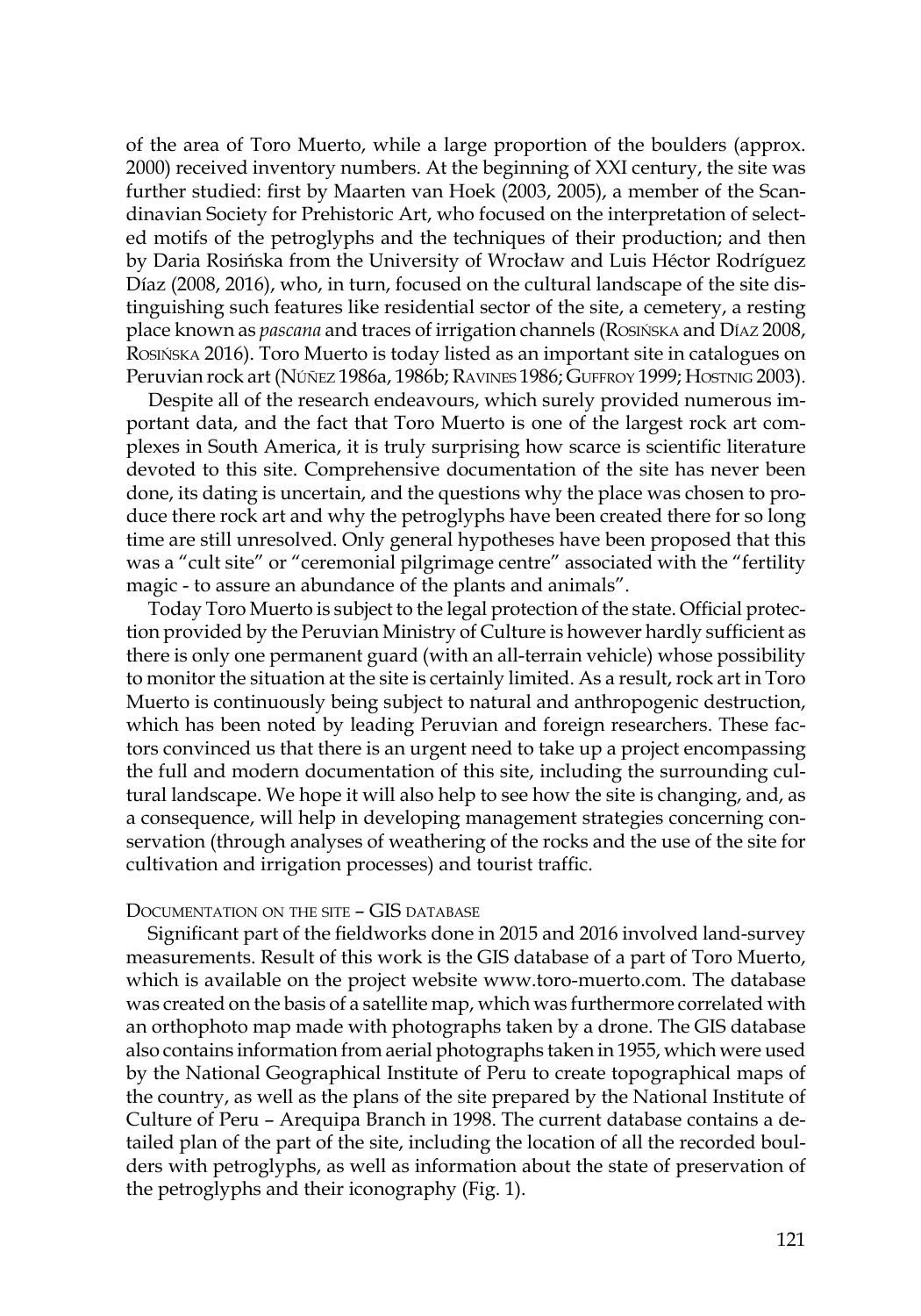

*Fig. 1 - View of the GIS database presenting the satellite map of the area of the Toro Muerto site with the orthophoto map and the documented boulders with rock art*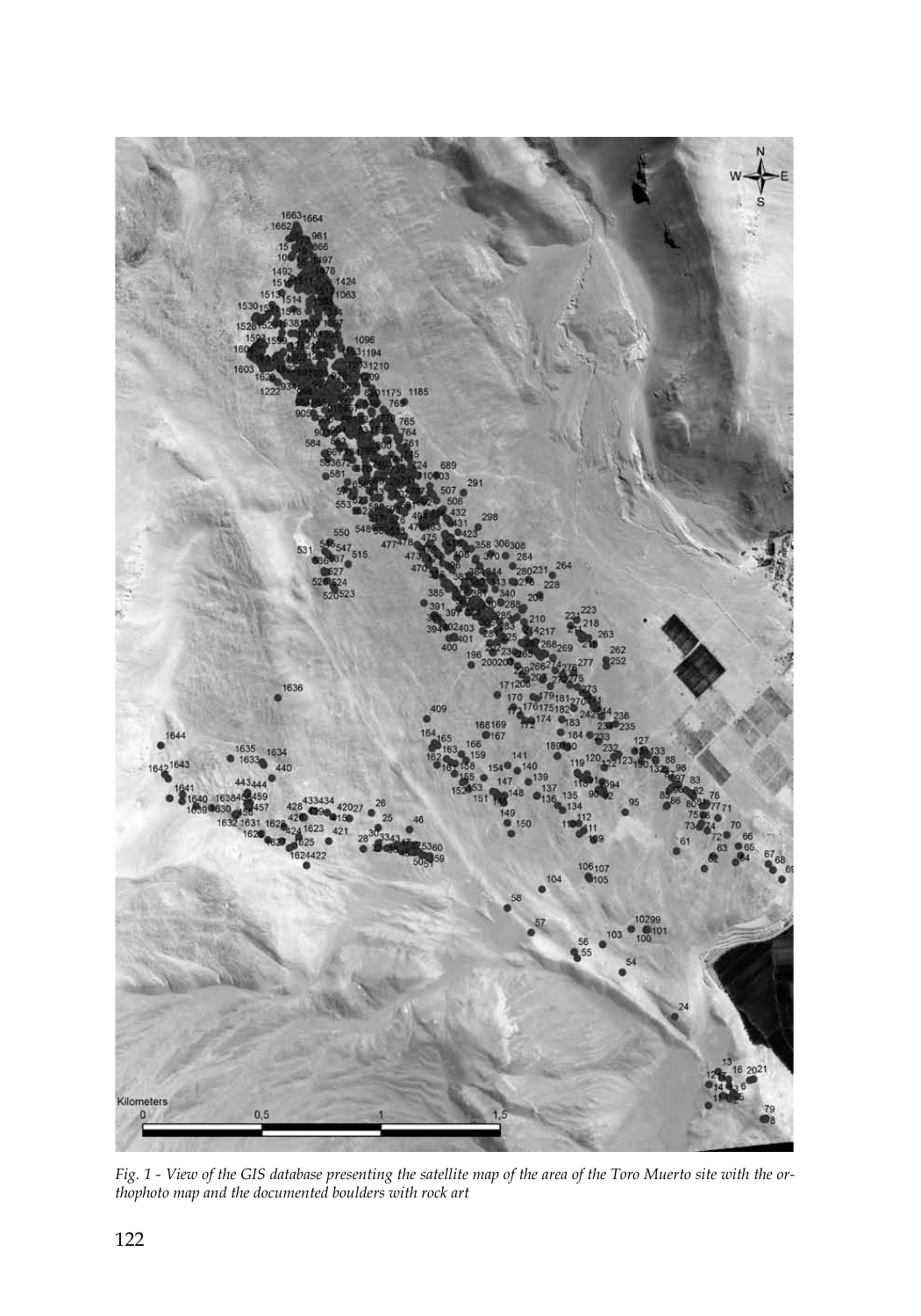Thanks to the database, preliminary conclusions concerning distribution of boulders with petroglyphs can be drawn. First, all the boulders, both those carved with petroglyphs and the 'empty' ones, are unevenly distributed. Second, they are concentrated at the foot of the hills and in the passes between them.

Furthermore, the higher location of the boulders (towards the north-western direction) the bigger number of the petroglyphs on them<sup>2</sup>. This, in turn, is probably caused largely by the removal of stones from the site by local inhabitants of the Majes Valley, for whom the site is more easily accessible from its southern part. As we already mentioned, the stones removal has been practiced since the first half of the eighteenth century - they were used, among others, as a building material for the local hacienda and the church constructed in 1722. We also noticed that most acts of 'vandalism' (i.e. 'contemporary' engravings or inscriptions) are present in the central part of the site, which is most easily accessible and the most frequently visited by tourists.

Every individual panel of each of the registered boulders has been described from the perspective of its orientation with respect to the cardinal directions, the state of preservation and the iconography. These information along with photographs of the boulders and their decorated panels were placed in the GIS database in the form of attributes. Such a database enables easy location and search for particular features (boulders, particular images) as well as sets of features. The creation of this tool also enables a geospatial analysis based on selected features of all documented boulders.

The GIS database enabled us to analyse the orientation of the surfaces of the boulders, on which the petroglyphs were made. Preliminary observation suggests that none of the directions was particularly preferred by the prehistoric artists, in any of the parts of the Toro Muerto till now analysed.

One of the most interesting results of the use of the GIS database has been observation that there are some concentrations of certain iconographic motifs in individual parts of the site (all conclusions concern the area till now analysed). A good example of this is finding that anthropomorphic figures of so-called 'dancers' (Spanish: *danzantes*) are mostly concentrated in the northern part of the area (Fig. 2c). This concentration covers an area of approx. 14 hectares, both the eastern and western sides of the site. In turn, an accumulation of images of birds (Fig. 2a) is noticeable in the north-eastern part of the area. Interestingly, this motif dominates in a precisely defined area of approx. four hectares. The geospatial analyses also led to conclusion that the representations of Andean camelids (primarily of domesticated species, probably llamas, caravans of which are depicted on some boulders) are more frequent in the central and northern parts of the area than in its southern part (Fig. 2b). Although the images of camelids do not form such explicit concentration as the representations of 'dancers' or birds, their frequency increases toward the northwest. Other iconographic motifs are spread more or less regularly over the entire area of the site.

The observations just mentioned are preliminary. Number of boulders documented so far within the TMARP is still too small to be a reliable sample to al-

<sup>2</sup> Only 294 boulders have been documented in the southern part of the site, on an area of 1.9 km²; while 1370 boulders have been documented in the central and northern part on an area of 1 km<sup>2</sup>.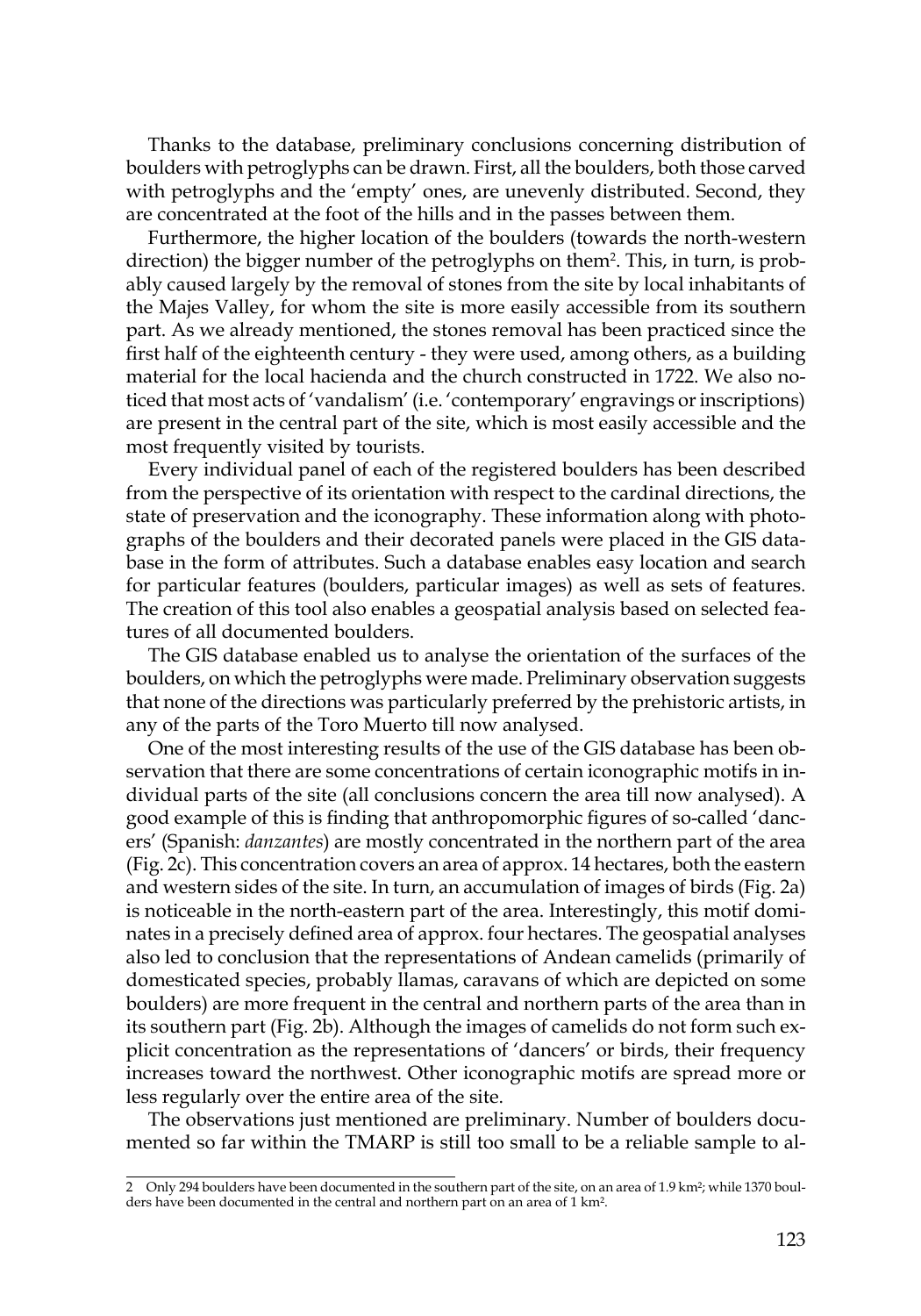

*Fig. 2 - Presentations of the layout of the concentrations with highlighted motifs: a. birds, b. camelids, c. 'dancers'*

low to draw final conclusions about the existence of alleged concentrations of individual motifs throughout the site. However, the analysis of the material obtained in the course of the work conducted in 2015 and 2016 shows a large potential of this method. We hope that further research (aiming at collecting data of the whole site) will result in defining further sectors of a non-standard densities of certain motifs, which may also help to discuss symbolic sphere of the rock art in Toro Muerto, as its symbolism may be shaped both by individual images as well be their arrangements in the landscape.

Documentation of the petroglyphs – state of preservation, iconography, technology of production

One of the main objectives of the TMARP was also to document as many petroglyphs as possible. We used traditional methods, namely the written description, photography and drawing on transparent material. The most interesting (from the point of view of their complexity) samples of the rock art were additionally registered by 2D and 3D photogrammetric photographs (Fig. 3). All the information was digitalized and directly entered into the database, which enabled progress of the work to be monitored, any possible errors to be corrected and any necessary supplementary information to be added on site (Fig. 4). Within two 2-month seasons of work, we succeeded in documenting a total of 1664 decorated boulders, which we estimate at over 1/3 of all monuments of the site.

Every database record – which is also available on the project website – contains basic inventory information, namely: the numbering of the individual boulders (the numbers assigned by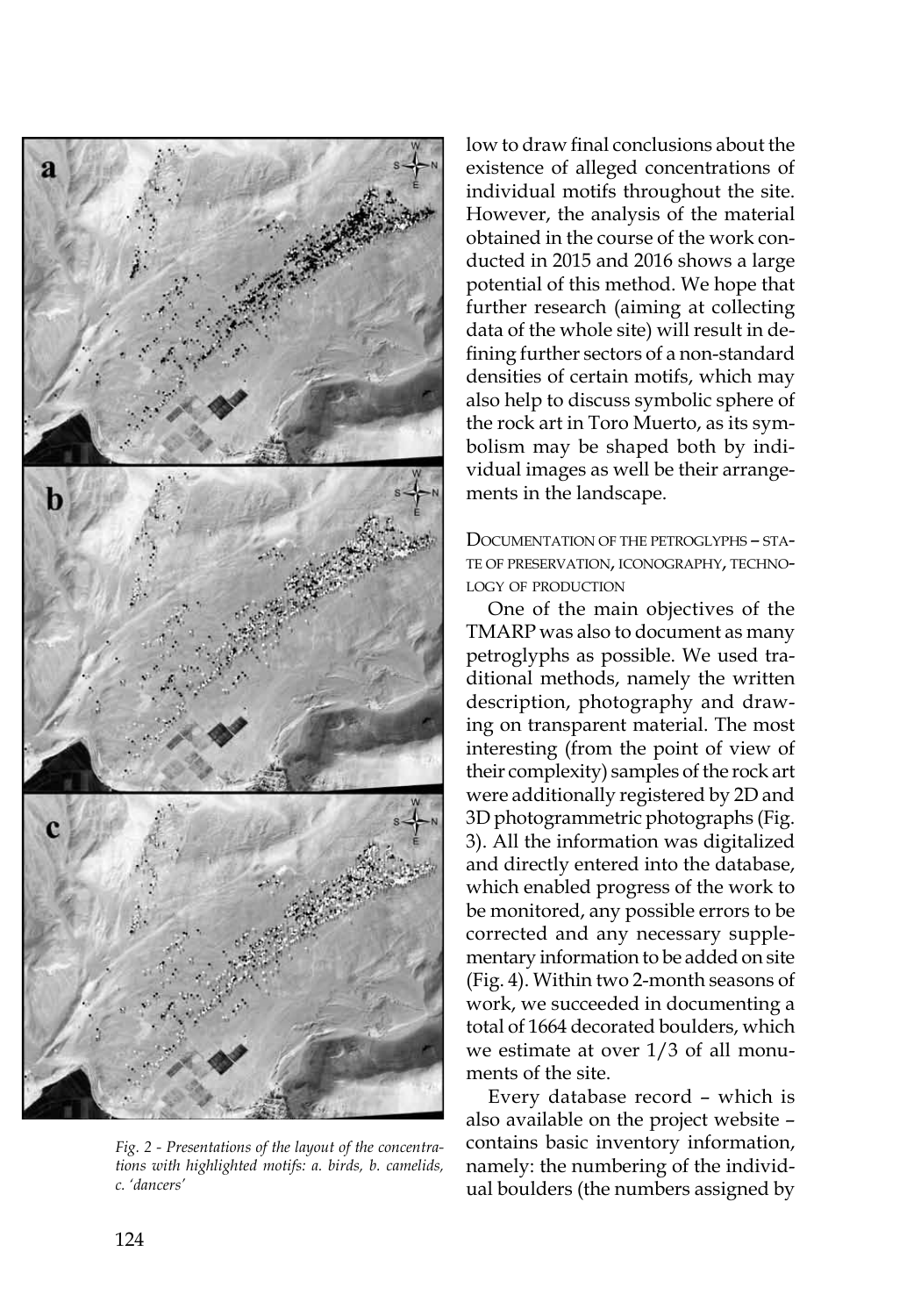

*Fig. 3 - Documentation of the monuments using a 2D photogrammetry technique and tracings (boulder No. PTM 1364)*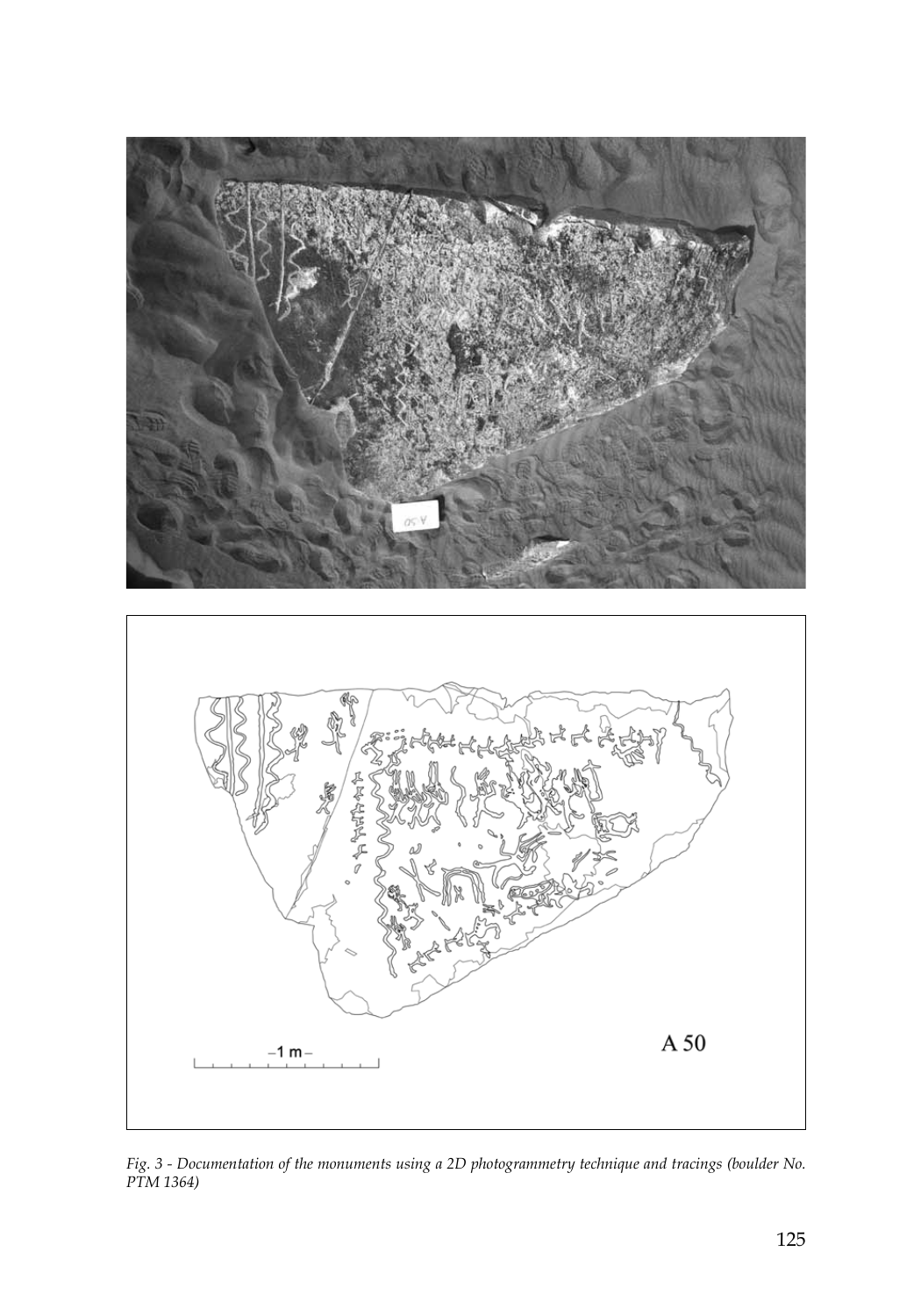|                                | Número de piedra: @                                                    | 181                           |                               |
|--------------------------------|------------------------------------------------------------------------|-------------------------------|-------------------------------|
|                                | No. PTM: ®                                                             | 0181<br>51                    |                               |
|                                | No. INCA: 0                                                            |                               |                               |
|                                | No. ELM: @<br>No. otros: 0<br>No. GPS: ®<br>Coordenadas geográficas: ® |                               |                               |
|                                |                                                                        |                               |                               |
|                                |                                                                        |                               |                               |
|                                |                                                                        |                               | Alt. 571.56 msnm              |
|                                | Tipo de roca: O                                                        | Granodiorita<br>$3[+]$        |                               |
|                                | No. de las caras decoradas: 0                                          |                               |                               |
|                                | Orientación de las caras decoradas: @                                  | (SE, NE, W)                   |                               |
|                                | $1 - SE$                                                               | $II - NE$                     | $III - W$                     |
| Condiciones de preservación: O | <b>Buen estado</b><br>Erosión                                          | <b>Buen estado</b><br>Erosión | <b>Buen estado</b><br>Erosión |
| Forma de superficie: @         | Rugosa                                                                 | iii<br>Ondulada               | Ondulada                      |
|                                | Motivos representados                                                  |                               |                               |
| Antropomorfos: <sup>0</sup>    | Otros                                                                  |                               |                               |
|                                | Cánidos                                                                | Cánidos                       | Félidos                       |
| Zoomorfos: @                   | Camelidos<br>Otros                                                     | Camelidos                     | Cánidos<br>Otros              |
|                                | Líneas verticales                                                      | Lineas verticales             |                               |
|                                | Puntos                                                                 | Puntos                        | Líneas verticales             |
| Geométricos: O                 | Zigzag<br>Otros                                                        | Circulos<br>Zigzag<br>Otros   | Puntos<br>Otros               |
|                                |                                                                        |                               |                               |
|                                |                                                                        |                               |                               |

*Fig. 4 - Example of a database sheet (boulder No. PTM 181)*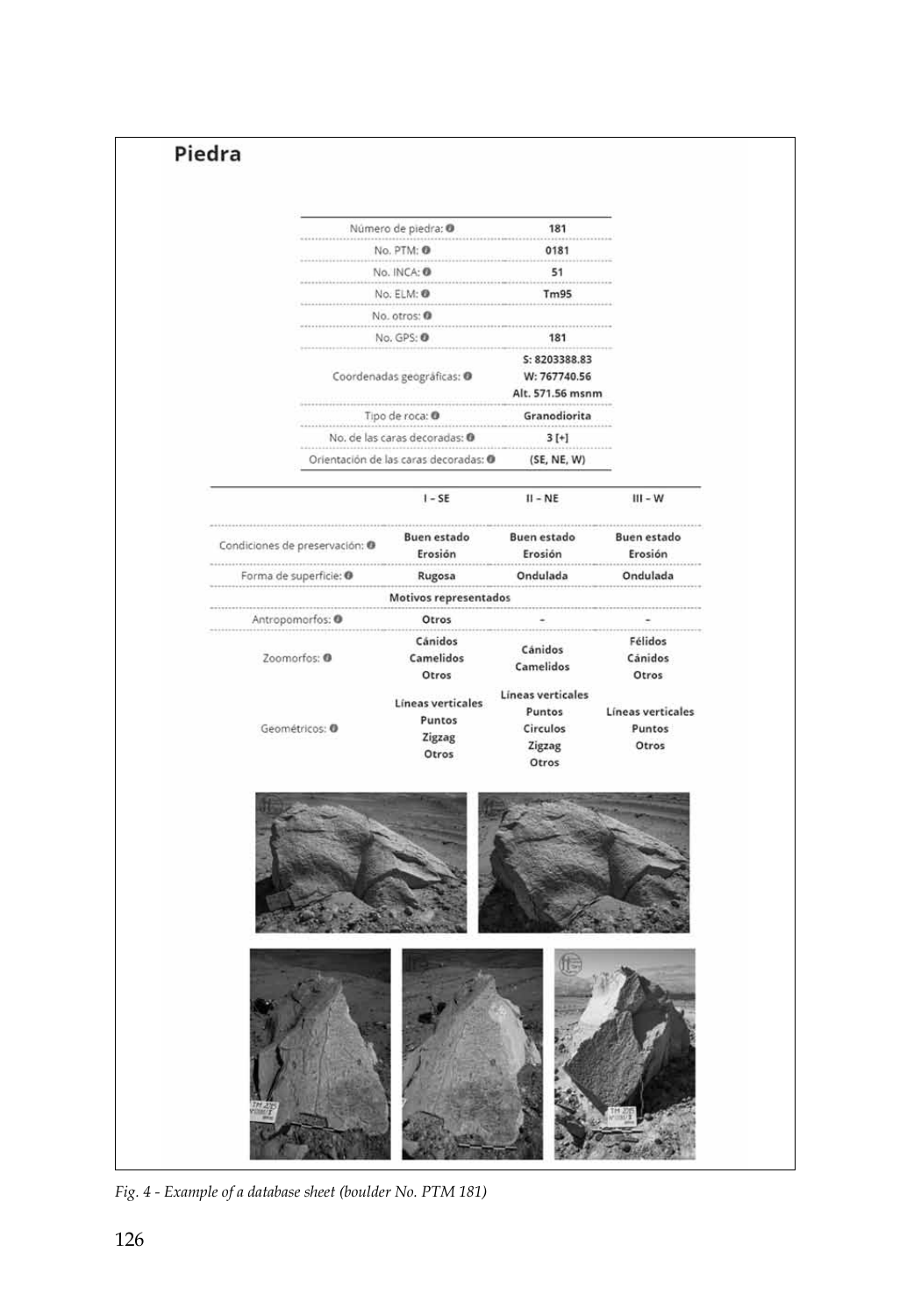

*Fig. 5 - The examples of each category of rock art image described in our iconography database*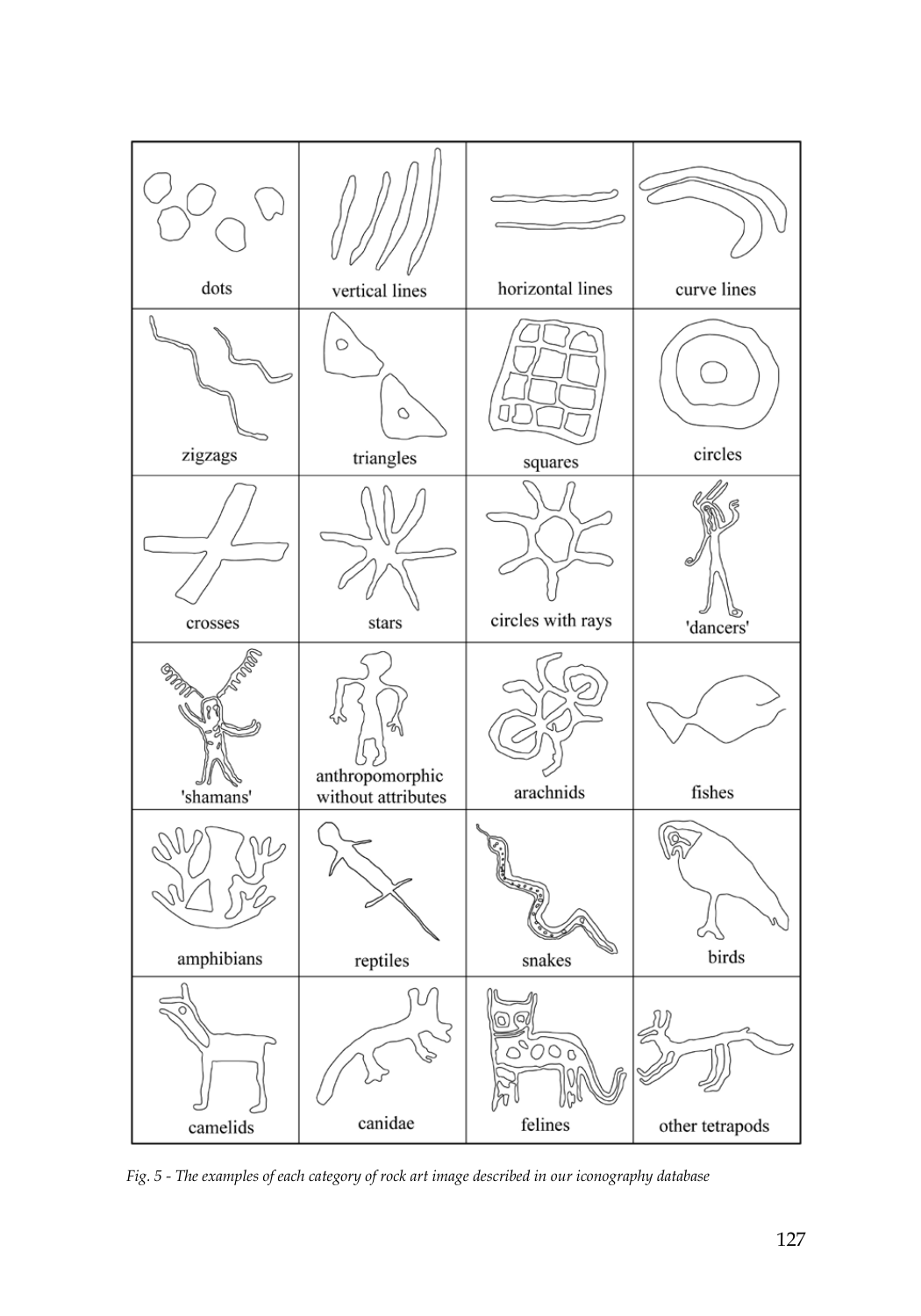both TMARP and earlier researchers working at the site, if they registered the given boulder at all)<sup>1</sup>, the detailed location of the boulders (longitude, latitude and their absolute altitude), the type of rock on which the petroglyphs were made (this was determined on the basis of geochemical analyses of samples of analogous but undecorated boulders<sup>3</sup>), the state of preservation of the rocks, including natural (e.g. erosion) and anthropogenic (e.g. vandalism) factors. Each record possesses also a detailed description of rock art motifs (Fig. 5) appearing on individual surfaces of every boulder with an indication of which images have been preserved in whole and which only partially (e.g. as a result of rock erosion, subsequent modification or others).

Our research showed that the protection, conservation and preservation of Toro Muerto rock art for future generations is a huge challenge (Tab. 1). Of all the registered boulders, the petroglyphs have survived in a very good condition on only 33% of them, while as many as 87% of the boulders have clear signs of damage caused by thermal and eolithic weathering of the boulders. This is primarily caused by the strong sunlight on the whole of the site, sometimes with significant daily temperature variations, strong sand storms, as well as mud and rock slides caused by the climate fluctuations of El Niño. All of these factors – fortunately, not always – seriously affects the state of preservation of the petroglyphs and, in the longer term, lead to a decomposition of rock surfaces of the boulder covered with petroglyphs. Erosion makes some of the petroglyphs are today hardly visible, and in nearby future are expected to disappear completely. This is best observable on several boulders we have documented, which were marked with numbers by INCA at the end of the 1990s, and today any image can be seen on them anymore. It is worth noting that the INCA project did not include photographic documentation of the boulders – digital cameras were not used yet at that time and recording thousands of petroglyphs on photographic films would have implied very high costs. As a result it is currently no longer possible to assess either the causes of destruction or the pace of the processes taking place and finally the scale of the loss of important information. The anthropogenic destruction (vandalism) is also a significant problem, having been observed on as many as 12% of the decorated boulders. These are both marks left by local residents looking for construction raw materials in Toro Muerto (e.g. signs of crowbars on large boulders and their fragments) as well as by tourists visiting this place.

It is worth emphasizing that previous inventories of the site were very inaccurate. As many as 36% of 1664 boulders that we registered did not have any

<sup>3</sup> Four rock samples of different external appearance – which could indicate different geological origin – were taken during our fieldwork. The samples were analysed under a polarizing microscope at the Institute of Geo-chemistry, Mineralogy and Petrology at the Faculty of Geology of the University of Warsaw. The analyses showed that all samples are varieties of the same volcanic rock – quartz andesite tuff. As the rocks differ macroscopically in their shade and state of preservation, the objective of the study was to determine the reasons for this state of affairs. The precise analysis of the samples shows that the cause of the different state of preservation of the rocks lies in the degree of their secondary transformation. This is most clearly noticeable in the preservation of the matrix of the sample and the changes in the crumbs of the andesite rocks in which the enamel is strongly transformed. In two of the four samples, the fragments of andesite (constituting crumbs of several millimetres) are heavily modified (clay minerals and zeolites most probably replace the enamel in places) which strongly weakens the integrity<br>and strength of such fragments of rock. The crystals of the minerals combined with ashes (especially plagioc do not have such explicit secondary changes, which would affect the mechanical properties of the tuffs studied.<br>The analyses conducted explain why, despite homogeneous rock material appearing at the Toro Muerto site, some<br> sonal communication).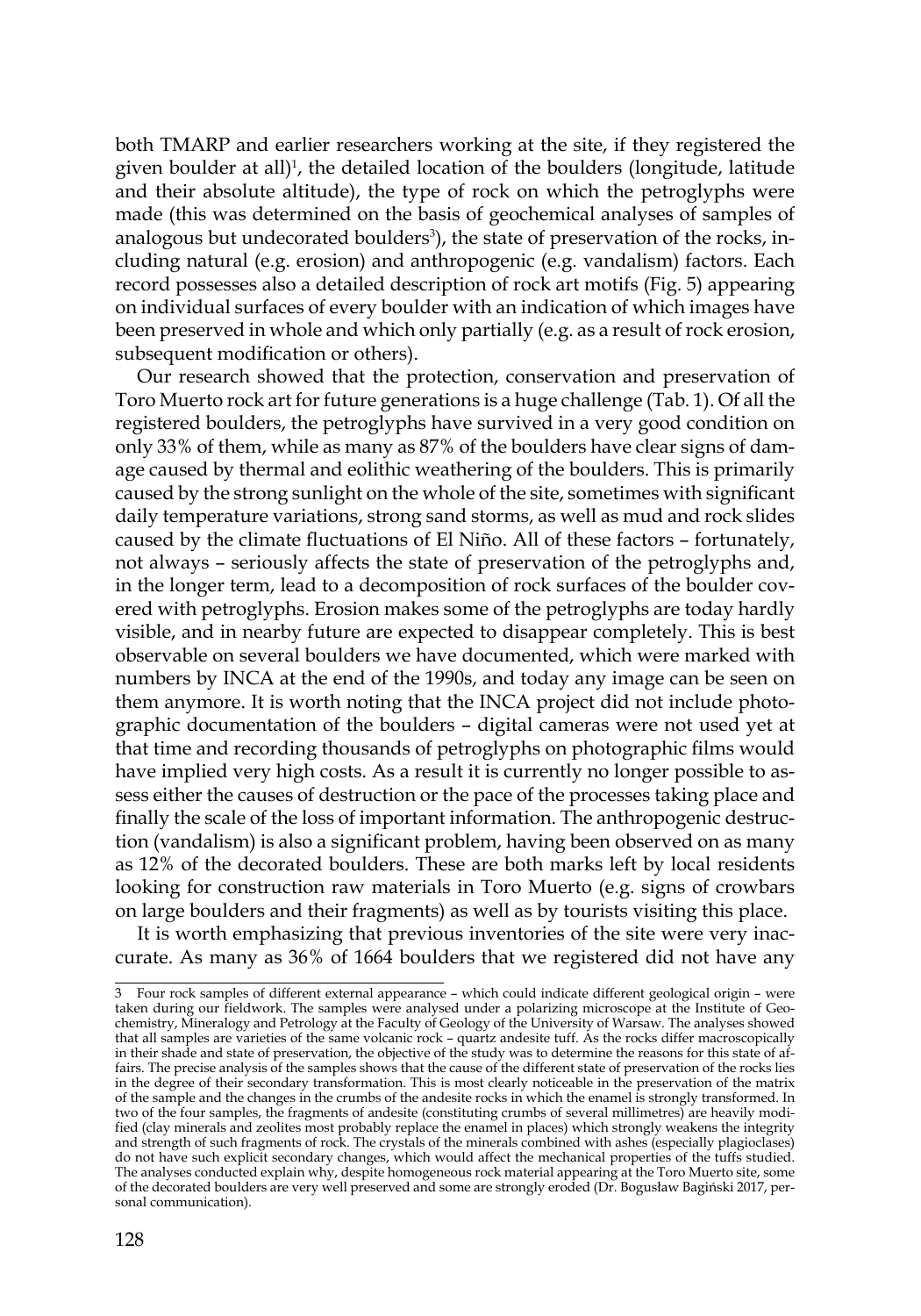numbers assigned by earlier researchers. Possibly some boulders have only now been noticed and documented for the first time, or the previous inventory applied only to selected boulders. It cannot be excluded however that more boulders were numbered but the numbers left on the stones had disappeared {or contemporarily are covered with sand}. Actually only half of the whole number of the boulders (precisely 53%), which we were able to register till now, have markings of the National Institute of Culture (INCA). Taking into account that many numbers that have remained are really hardly visible, some of them could indeed disappear. It should be noted, however, that the way in which the boulders have been documented at the individual sectors of the site was different in the INCA project and ours, so we shall be able to provide the exact state of the numbering only after completion of the documentary work. Since the TMARP is a non-invasive project, we have not introduced our own additional markings on the boulders. Our measurements, photographs and drawings enable their precise location.

| Inventarisation projects previously con-   Number of document-   Percentage value<br>ducted at Toro Muerto | ed decorated boulders<br>at the TMARP study site |      |
|------------------------------------------------------------------------------------------------------------|--------------------------------------------------|------|
| TMARP (2015-16)                                                                                            | 1664                                             | 100% |
| <b>INCA</b> (1998)                                                                                         | 876                                              | 53%  |
| ELM (probably 1950s-1970s)                                                                                 | 157                                              | 9%   |
| Others (no data)                                                                                           | 38                                               | 2%   |

*Tab. 1. The number of registered boulders with petroglyphs at the site during the work of TMARP compared to the number of boulders documented by the previous projects4*

Photographs of individual boulders were also included in the GIS database. Each of the panels (decorated faces of the individual boulders) was documented separately. The database then contains both a photograph of the whole boulder and its individual panels, as well as detailed photographs of the selected images. Such a database constitutes a good basis for the analyses we are conducting and, in the future – after its final completion, will be capable of also being used as research or comparative material for experts throughout the world.

A careful analysis of the petroglyphs at Toro Muerto has enabled us to highlight the motifs appearing most frequently at the site. We can initially state that the vast majority of the 1664 boulders registered by TMARP contain zoomorphic (1098 boulders, which constitutes 66% of the sample) and geometric representations (1064 boulders, 64%). Anthropomorphic representations appeared on 655 (39%) of the boulders. Among the zoomorphic images, most common are representations of Andean camelids, most probably belonging, as it should be expected, to domesticated species (lama - *Lama glama* and alpaka - *Vicugna pacos*). They were registered on 707 boulders (64% of all monuments with animal motifs). Birds (255 boulders, 23%) are relatively frequently represented, as are canids, most proba-

<sup>4</sup> PTM – numbers assigned by TMARP, INCA – numbers assigned by the National Institute of Culture-Arequipa, ELM – numbers assigned by Eloy Linares Malaga, Others – numbers assigned by researchers who are unknown to **119**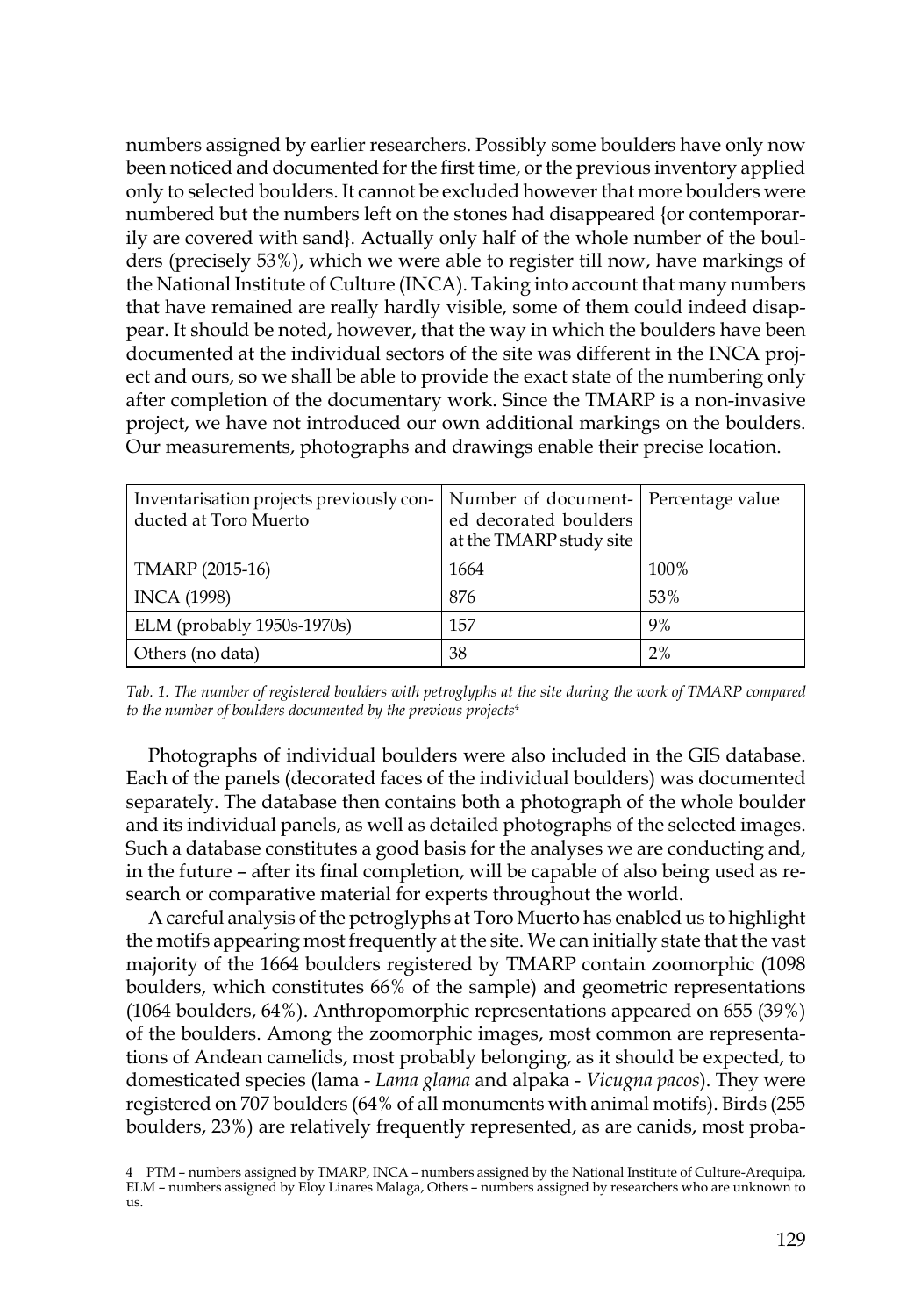bly foxes (*Lycalopex culpaeus*), which were documented on 238 boulders (22%). In turn, the rare zoomorphic motifs include representations of a snakes (respectively 142 boulders and 13%) and felines (118 boulders and 11%), while the rarest are arachnids (seven boulders and 0.6%), amphibians and reptiles (four boulders and 0.4%) and fishes (three boulders and 0.3%). In the case of geometric motifs, the most common are vertical lines of various widths (626 boulders, 59% of all boulders with geometrics), zigzags (respectively 607 boulders and 57%) and dots (365 boulders and 34%), while horizontal lines (171 boulders and 16%), circles (126 boulders and 12%), crosses (40 boulders and 4%), squares (25 boulders and 2%) and triangles (three boulders and 0.3%) are represented less frequently. Of the anthropomorphic figures, the most common are so-called 'dancers' (368 boulders, 56% of all boulders with human representations), then the humans without attributes (respectively 155 boulders and 24%) and 'shamans' (26 boulders and 4%).

A Digital Terrain Model of the analysed part of the site was prepared and 44 3D models of entire boulders, as well as 13 detailed models of individual petroglyphs were made using 3D technique. The models of entire boulders give a complete overview of their all decorated and undecorated surfaces, while individual models of engravings (thanks to high resolution of the photographs) enable significant close-up of the petroglyphs details (Fig. 6). All information acquired in



*Fig. 6 - Example of 3D models of an entire boulder with rock art (boulder No. PTM 252) and an individual motif (boulder No. PTM 252)*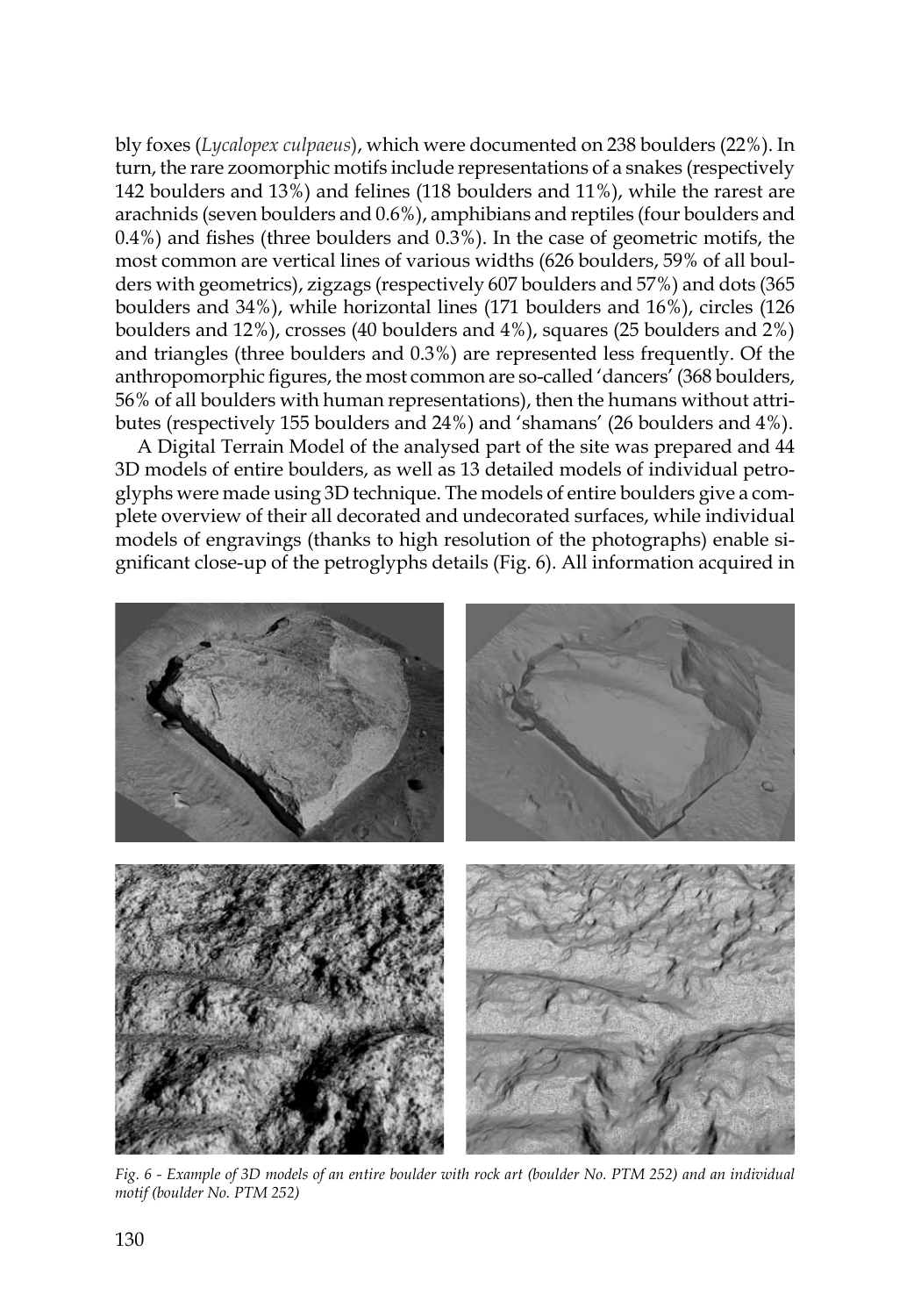| Photograph | Boulder<br>number | Description of the technique                                                                                                                                                                                                                                                |
|------------|-------------------|-----------------------------------------------------------------------------------------------------------------------------------------------------------------------------------------------------------------------------------------------------------------------------|
|            | <b>PTM 362</b>    | A spot minting, wide, shallow line constitu-<br>ting a contour of the representation, inside<br>which is a positive surface constituting the<br>filling of the given representation (these are<br>primarily such details as spots marked on<br>the body of feline animals). |
|            | <b>PTM 838</b>    | A shallow representation, without contour<br>lines and without highlighting the details of<br>the given motif in which the minting evenly<br>fills the area of the whole petroglyph.                                                                                        |
|            | <b>PTM 785</b>    | Deep, narrow cuts with sharp edges. It can<br>be presumed that the petroglyphs made<br>using this technique were engraved using<br>a fine, sharp tool.                                                                                                                      |
|            | <b>PTM 1146</b>   | Thin, smooth rites of a small width; care-<br>fully made.                                                                                                                                                                                                                   |

*Table. 2. Examples of various techniques of engravings at the Toro Muerto site*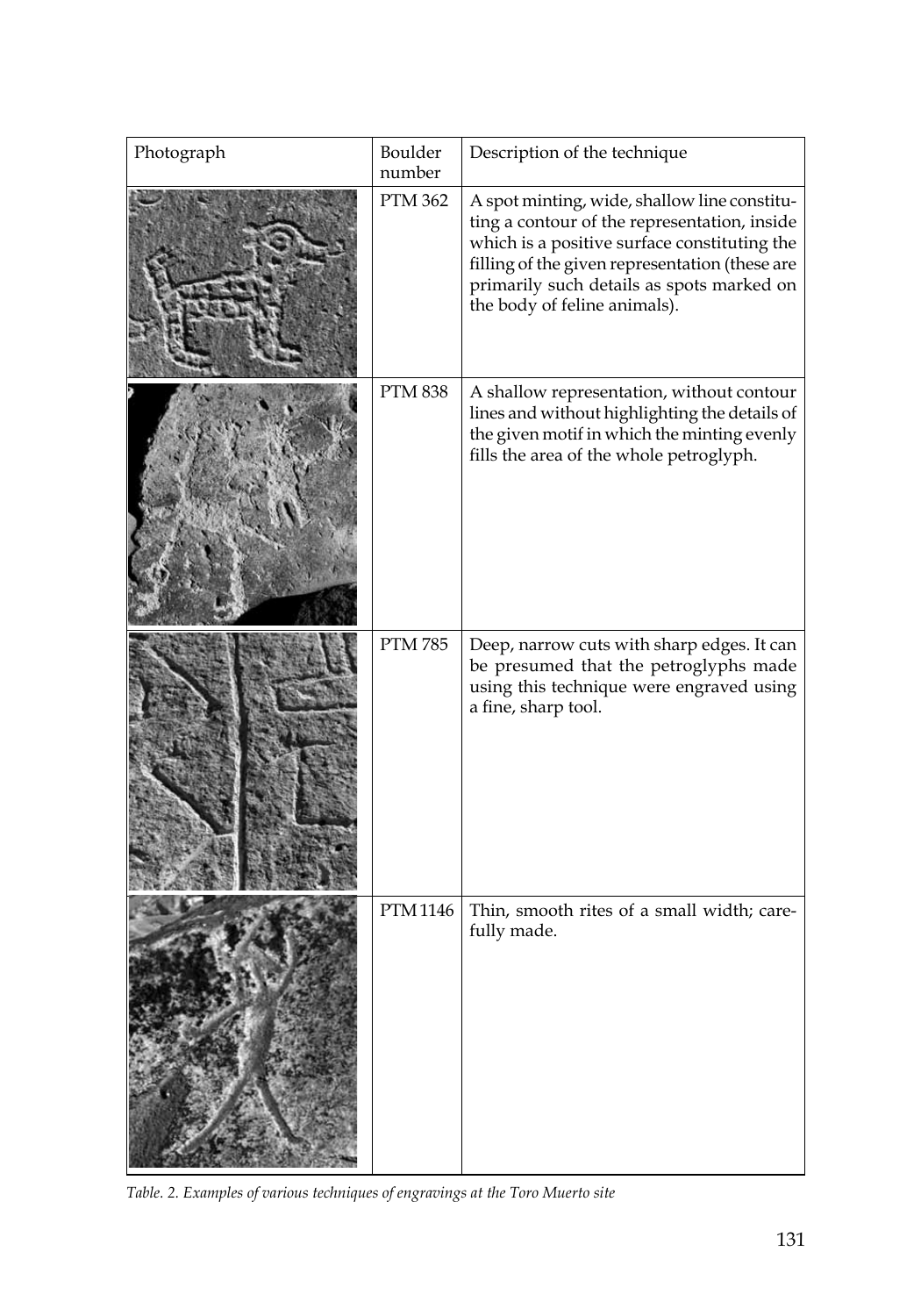this way will finally be entered into the interactive database available online at the TMARP website upon completion of the project.

3D digital documentation of the petroglyphs, which allows to see the images in great detail, enables also to analyse the marks of tools by which the images were done. Future research will supplement the database with photographs taken using the RTI (Reflectance Transformation Imaging) technique. Insight into techniques used to make the petroglyphs at Toro Muerto should help to precise the chronology of the rock art of the entire site, the history of its development and the specifics of its individual sectors. Petroglyphs in Toro Muerto were made using various techniques, and one of the questions we plan to investigate is to examine whether there are any regularities in this respect (Tab. 2). Some petroglyphs in Toro Muerto were intentionally destroyed (Van Hoek 2005), reworked or superimposed with new images. Superimpositions, which we plan to analyse at the next step of the project, should significantly help in establishing chronology of the rock art and perhaps also the functions of the given motifs<sup>5</sup>.

# **OFFERINGS**

In 2016 we were lucky to discover a very well preserved deposit (most probably an offering) laid at the base of one of the boulders (Fig. 7). This was found accidentally while cleaning one of the surfaces of a boulder covered with petroglyphs. It was just several dozen centimetres under the present surface of the sand. The offering consisted of corn grains, coca leaves, animal bones and a set of small painted stone slabs (Spanish: *lajas pintadas*) (artefacts of this kind are frequent in this region and are usually associated with the Chuquibamba and Inca cultures; Kauffmann Doig 1992, 2002; Faron-Bartels 2001; Jennings 2003; Juszczyk 2013; Cabrera 2014). We hope that further research may lead to discovery of more such offerings, which may provide a new mode of insight into the meaning and social role of the Toro Muerto. Taking into account that such offerings often include organic materials, they can significantly contribute also to discussion on the chronology of the petroglyphs.

## SURROUNDING LANDSCAPE

While documentation of rock art of Toro Muerto was the main aim of the project, we also conducted a survey in Majes Valley and other surrounding areas. As a result, in 2016 we found 13 boulders with petroglyphs south of the Mesana village and 51 boulders to the north of the main site of Toro Muerto (Fig. 8). These blocks were not documented during any of the previous projects. The petroglyphs found on these newly discovered boulders are divers thematically and stylistically – there are geometric and zoomorphic images, some of them appear as individual motifs, other create more complex scenes. It cannot be excluded then there are other complexes of decorated boulders in those areas, particularly further to the south (apart from well-known sites of Pitis, Querulpa, Andamayo, Cantas, La Chimba; Rosińska 2016, pp. 361, 362). It is possible that they sig-

<sup>5</sup> When determining the relative chronology of the petroglyphs, it cannot be excluded that the representatives of one or all of the cultural groups operating at the site could have made petroglyphs simultaneously using several different techniques and various types of tools.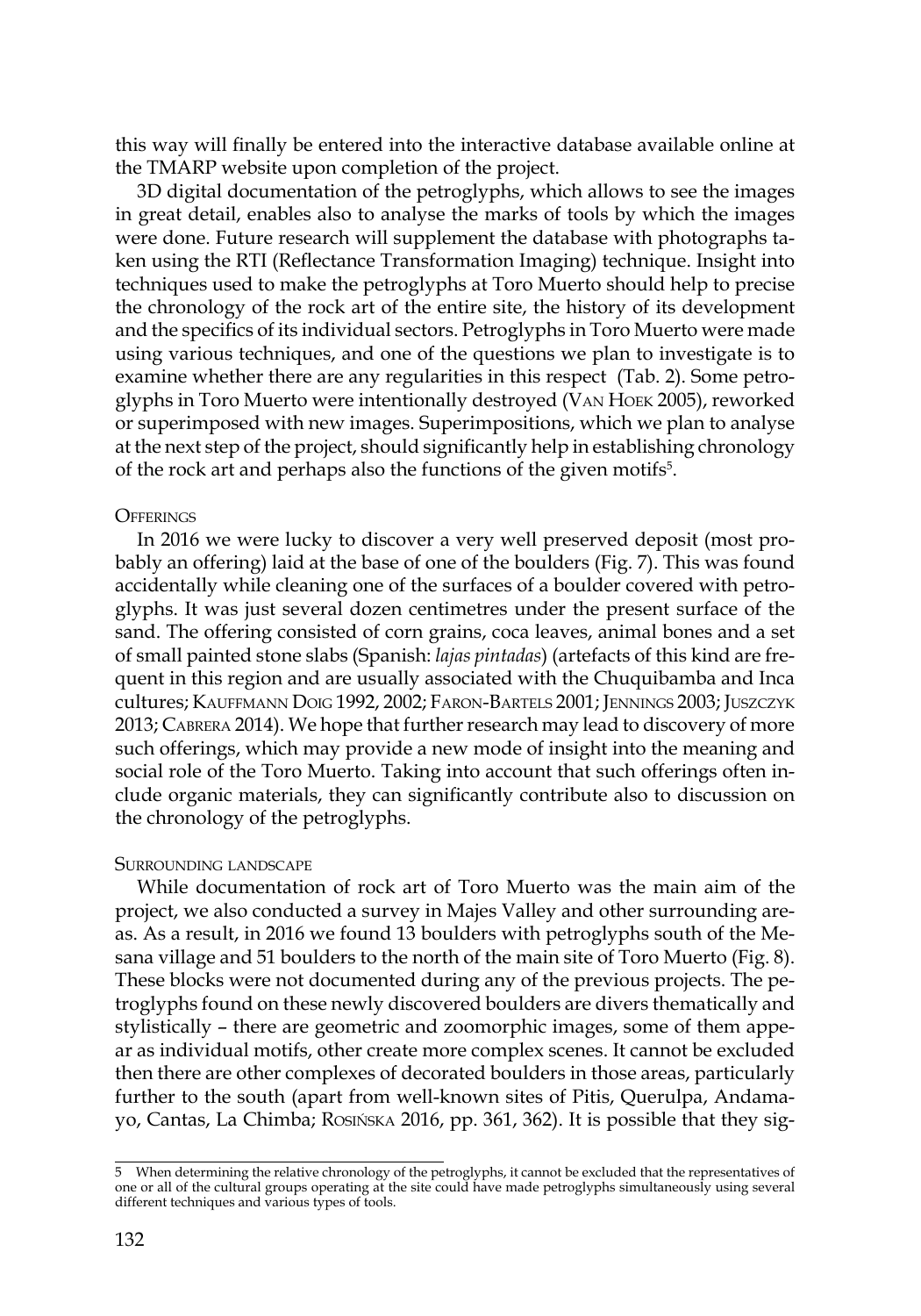ned local roads leading to the main concentration of the rock art in Toro Muerto.

During the survey we also discovered and documented several, largely looted, cemeteries. Some of them are located within the site itself (in its eastern and southern sectors), others outside it (e.g. in Mesana). These findings provide a great potential for investigating the cultural context and time span of the use of the Toro Muerto, as all the materials (grave structures, human remains, fragments of pottery and fabrics) point to the Wari and Inca cultures (GARCÍA MÁRQUEZ, KOONTX SCAFFIDI 2015, p.61).

### Further works

Thanks to the new grant founded by the Polish National Science Centre (Grant No. 501-D131-66-000), the research in Toro Muerto will be continued till 2020. The team will be headed by Janusz Z. Wołoszyn from the Institute of Archaeology of the University of Warsaw. The main objective of this stage of the project will be to complete the started research and to show Toro Muerto as a complex archaeological site. We intend to specify the real scope of the site and the actual number of rock art boulders, to define the time-frame of the use of the site, to continue research on iconography of the rock art (including formal and symbolic analyses). Basing on all of this research, including critical evaluation the conclusions drawn by previous research teams, we shall also try to answer the question, or at least to propose possible hypotheses, why people chose this remote and hardly accessible site to make petroglyphs. Last but not least, we will engaged in circulating information about the cultural significance of the site, both among the tourists and the local people. We strongly believe that Toro Muerto is a unique legacy of Peru and South America, and as such should be further studied and more accurately protected.

#### **BIBLIOGRAPHY**

## 2014 *Diseño gráfico arcaico. Testamento histórico de Antimpampa, Perú*, Virginia.

- Díaz Rodríguez, L. H. Rosińska D.
- 2008 *Diversidad arqueológica en Toro Muerto, sur del Perú,* in Szykulski J. (ed.), «Tambo. Boletin de Arqueología» No. I, Wrocław, pp. 83-98. Faron-Bartels R.
- 2001 *Piedras votives de Pampacolca. Nuevos datos sobre las lajas pintadas del sur del Peru*, unpublished doctoral thesis, Berlin.
- García Márquez M., Koontx Scaffidi C.
- 2015 *Proyecto Arqueológico Uraca, Valle de Majes, 2014,* unpublished Informe Final para el Ministerio de Cultura – Perú, Lima.
- GUFFROY J.
- 1999 *El arte rupestre del antiguo Perú*, Lima, IFEA. Hostnig R.
- 2003 *Arte rupestre del Perú. Inventario nacional*, Lima, CONCYTEC.

Jennings J.

2003 *Inca Imperialism, Ritual Change, and Cosmological Continuity in the Cotahuasi Valley of Peru*, in «Journal of Anthropological Research» 59(4), pp. 433-462.

Juszczyk K.

- 2013 *Analiza ikonograficzna i funkcje malowanych płyt z grobowca T26, stanowisko Maucallacta*, unpublished bachelor thesis, Warsaw.
- Kauffmann-Doig F.

1992 *Pinturas mágicas sobre placas de cerámica (Chucu/Condesuyos, Arequipa)*, in Arqueológicas, No. 21, Lima, Museo Nacional de Arqueología, Antropología e Historia del Perú.

2002 *Historia y arte del Peru Antiguo*, Lima, PEISA. Linares Málaga E.

- 1960 *Notas sobre los petroglifos de Toro Muerto*, in Mejía Baca J. (ed.), Antiguo Perú, Espacio y Tiempo, Lima, pp. 297-301.
- 1967 *El arte rupestre en el Perú*, Lima.
- 1968 *El arte rupestre en el sur del Perú*, in «Actas y

Cabrera J. E.